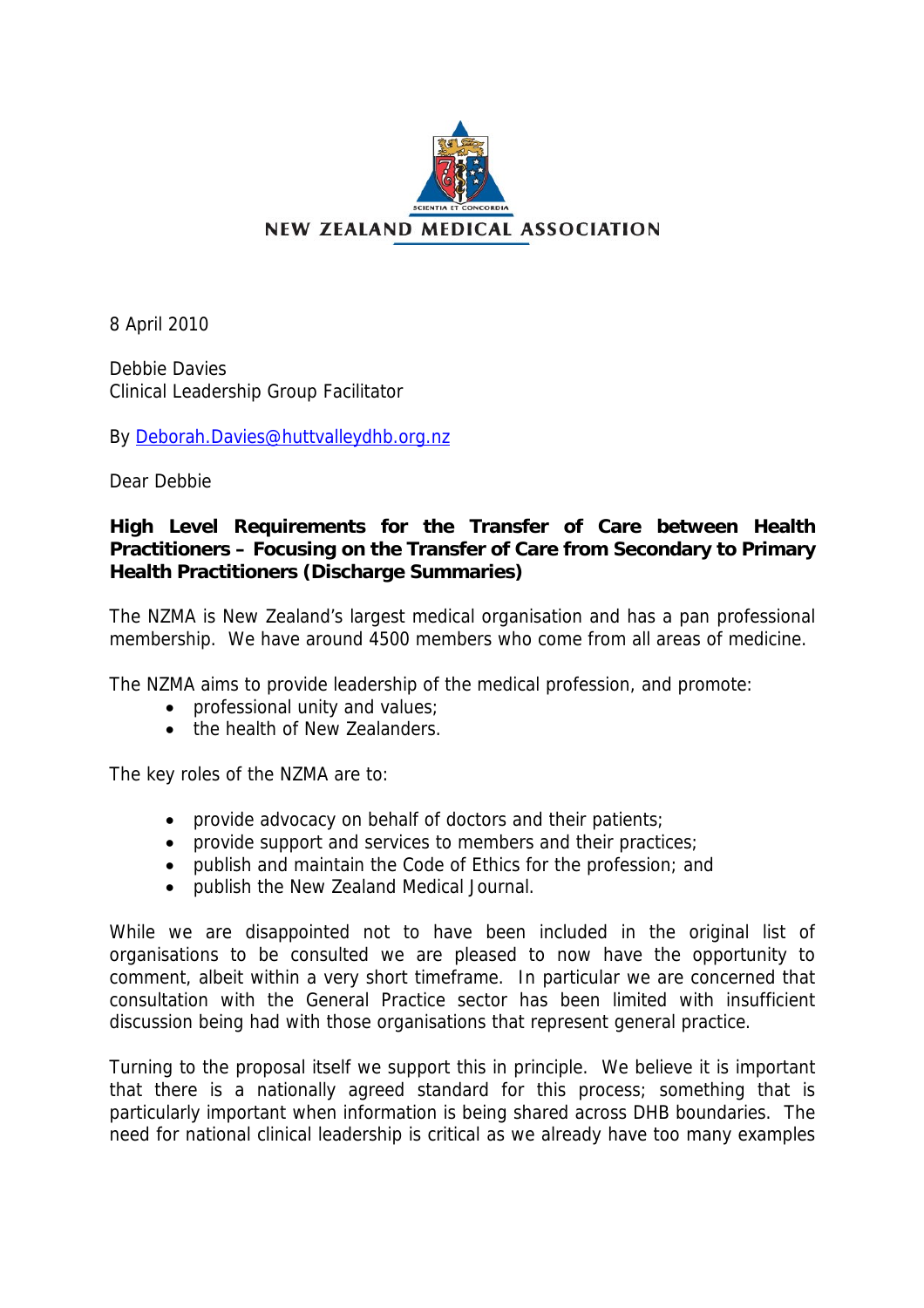of attempts to generate IT solutions that either do not fit, or even worse, impose obstacles to normal clinical behaviour.

There are however a number of issues that need to be worked through:

# **Cultural Changes**

One key factor that the clinical leadership group needs to consider is the need to develop a culture in which the health care user feels comfortable with the controlled access of the available data, and a process that maximises the possibility that information that may inform a health care decision is easily available to the decision maker at the time they make that decision. The proposed "transfer of care" project appears to be a step in the right direction.

### **Data Format**

Health Practitioners need formats that are both reliable (in the electronic transfer of that information) and fit with the majority of the clinician's work practice. Best utility will come from the information being provided by all those with useful knowledge and which can be accessed by all who need to know at the time they make a decision; we need to move away from siloed "ownership" of the record.

The proposed format for the electronic discharge summaries is quite complex and will be excellent for a patient who has been admitted acutely to a secondary service, but it seems a little cumbersome for a patient who has had an uncomplicated elective admission for surgery.

We have also heard informally that the Auckland DHBs are proposing to do these as PDFs. We are concerned that if this happens it will severely strain general practice systems as the data storage implications are significant.

# **Highlighting changes**

The most important information in the discharge summary is always any change made to the management of the patient, particularly in respect of medication, that occurred during the secondary care interaction. A common concern raised by general practitioners is that they do not know if why medication changes were made; for example were they mistakes, omissions, or intended and if so, why these changes have been made. We believe these changes need to be highlighted and explained.

# **Length of Discharge Summary**

In respect of hospital based Registrars the NZMA is concerned about the amount of time it will take to complete the form if all fields are completed; something that may not be feasible given that there are already high demands on their time.

Also, while it may be outside the parameters of this consultation, we think that a registrars time could be better utilised if the task of completing discharge summaries for patients that have had simple procedures (e.g. an elective colonoscopy) and which have no results to review, could be given to a different health practitioner (such as a Peri-operative nurse).